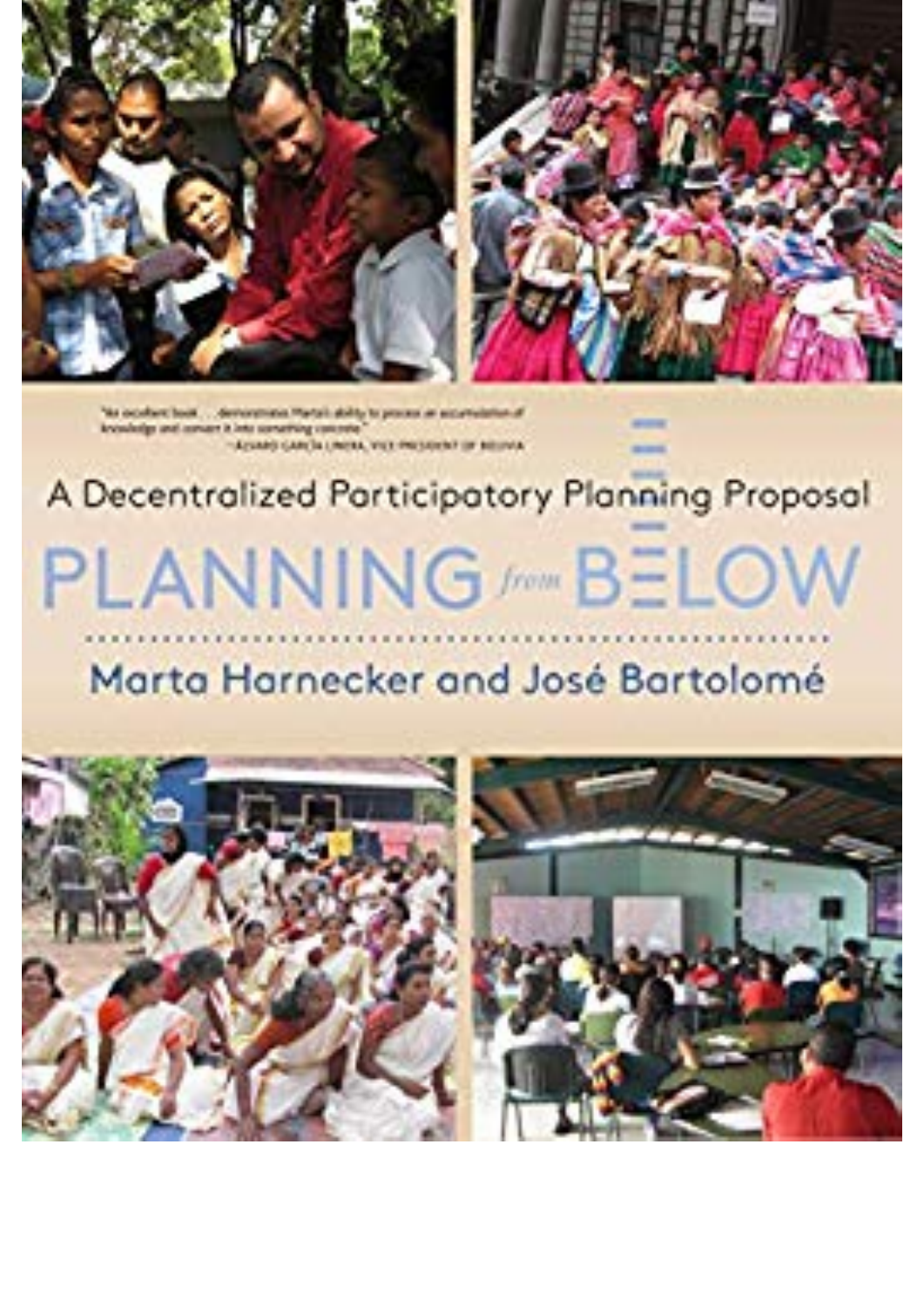*Marta Harnecker and*

**Planning from Below: A Decentralized Participatory Planning Proposal**

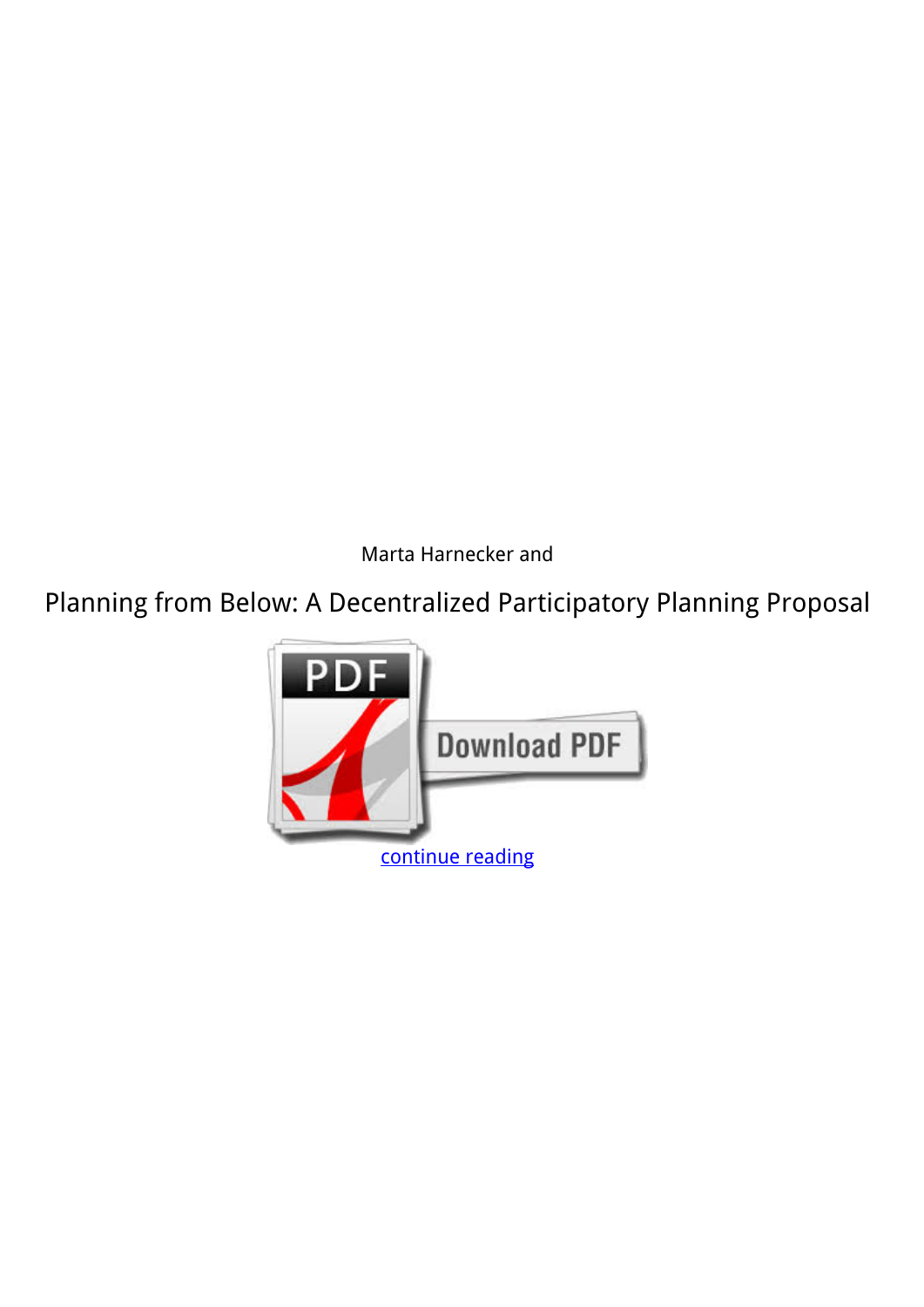A simple and revolutionary toolbox to greatly help any group create an actual and functioning democracy In this book, Marta Harnecker, with Spanish economist José Bartolomé, shares some of her wisdom on what communities all over the place can gain empowerment. The second section of the book centers on the methodology of the process: the various jobs taken on by individuals and how, in preparing procedures over years, they are completed. they end up being the creators of their very own destiny.Set out in two parts; this reserve first demonstrates the need for community participants functioning outside a hierarchy, to permit as much decentralization as possible. For, when impoverished people became mixed up in planning procedure, they no longer feel just like beggars challenging solutions from the condition;



[continue reading](http://bit.ly/2Tge8Fv)